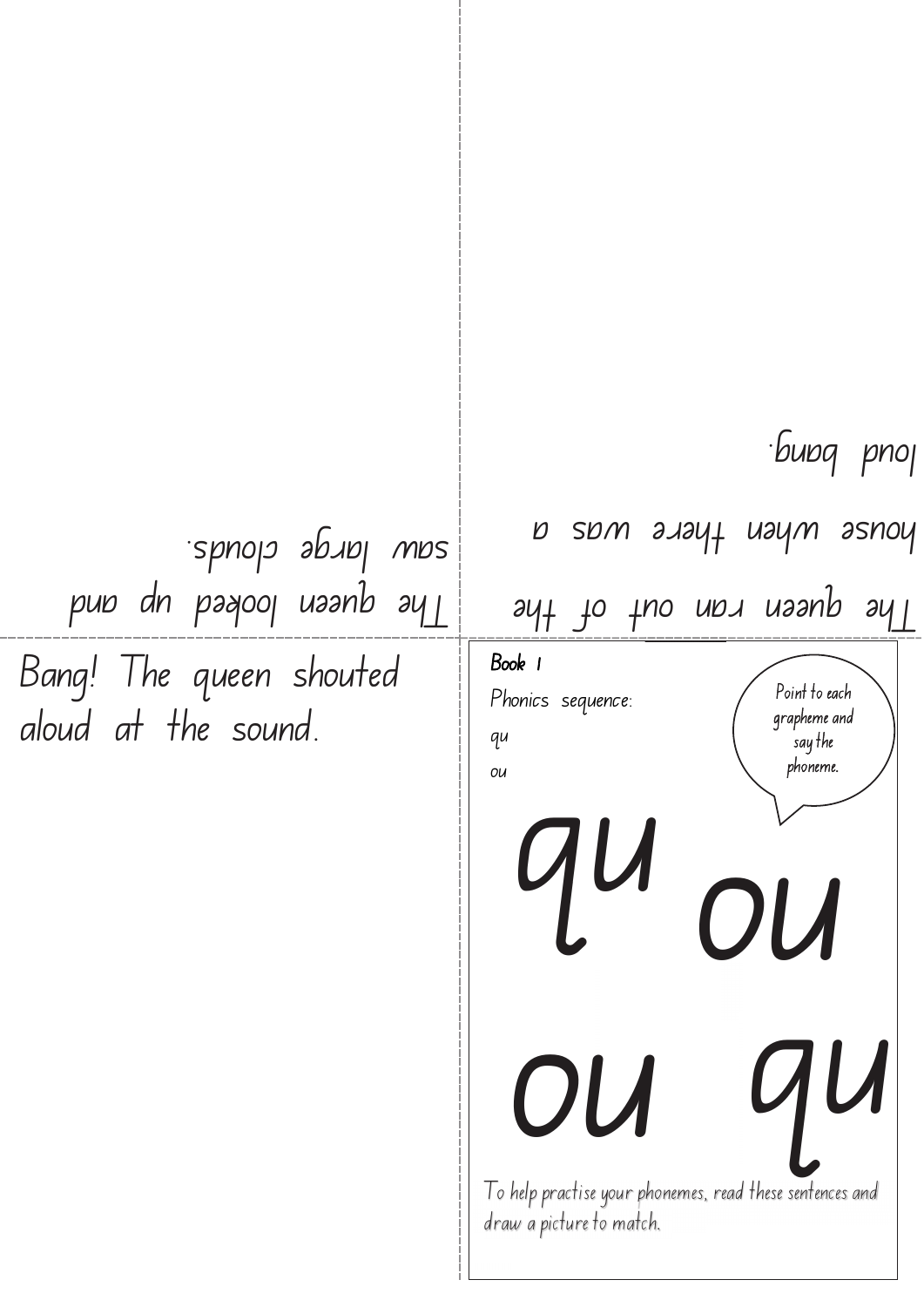| $331 +$                                                                                                                                                                                                                                                                                                                                                                    |                                                                                                                        |
|----------------------------------------------------------------------------------------------------------------------------------------------------------------------------------------------------------------------------------------------------------------------------------------------------------------------------------------------------------------------------|------------------------------------------------------------------------------------------------------------------------|
| siy of txau asnoy p ui                                                                                                                                                                                                                                                                                                                                                     | a bid tree.                                                                                                            |
| $3510$ <i>u b</i> $\overline{M}$ $\overline{D}$ $\overline{D}$ $\overline{D}$ $\overline{D}$ $\overline{D}$ $\overline{D}$ $\overline{D}$ $\overline{D}$ $\overline{D}$ $\overline{D}$ $\overline{D}$ $\overline{D}$ $\overline{D}$ $\overline{D}$ $\overline{D}$ $\overline{D}$ $\overline{D}$ $\overline{D}$ $\overline{D}$ $\overline{D}$ $\overline{D}$ $\overline{D}$ | $d$ n upu puning ang dipangkalang dipanakanan dipanakan dipanakan dipanakan dipanakan dipanakan dipanakan dipanakan di |
| The squirrel questioned<br>why the mouse was in<br>the house.                                                                                                                                                                                                                                                                                                              | Book 2<br>Point to each<br>Phonics sequence:<br>grapheme and<br>qu<br>say the<br>phoneme.<br>ou<br>qu<br>OU            |
|                                                                                                                                                                                                                                                                                                                                                                            | To help practise your phonemes, read these sentences and<br>draw a picture to match.                                   |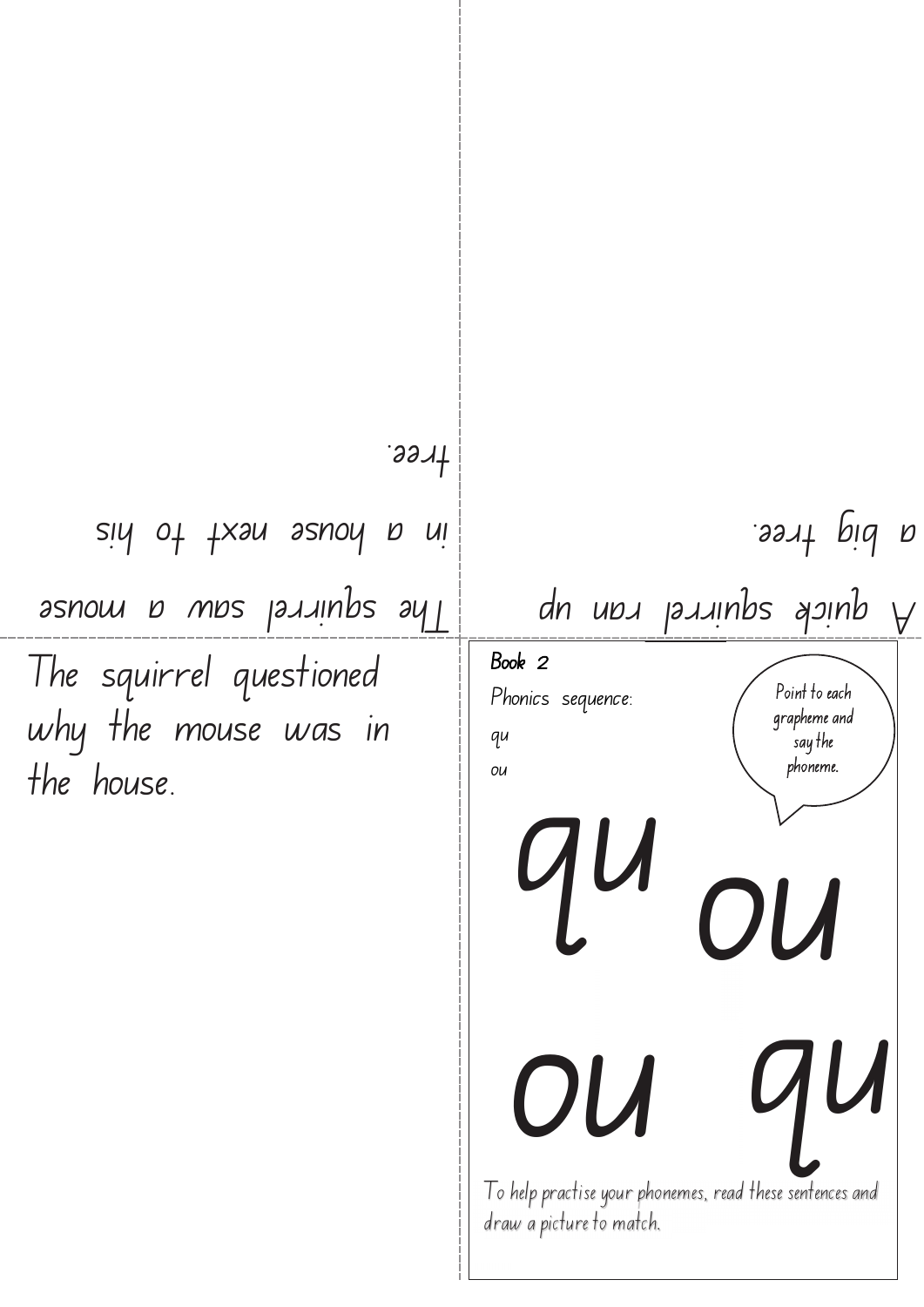The quiz was about the queen and the mouse in her house. ssim of twow ton bib I  $unx$  of poy  $1$  os zinb  $ayf$ quickly.

I o help practise your phonemes, read these sentences and draw a picture to match. Point to each grapheme and  $\frac{1}{3}$  say the phoneme. Book 3 Phonics sequence: qu ou  $\boldsymbol{U}$  $10$  puno $1$   $15n$   $10u$   $40$  $i$ zin $b$  b anpy ou qu ou